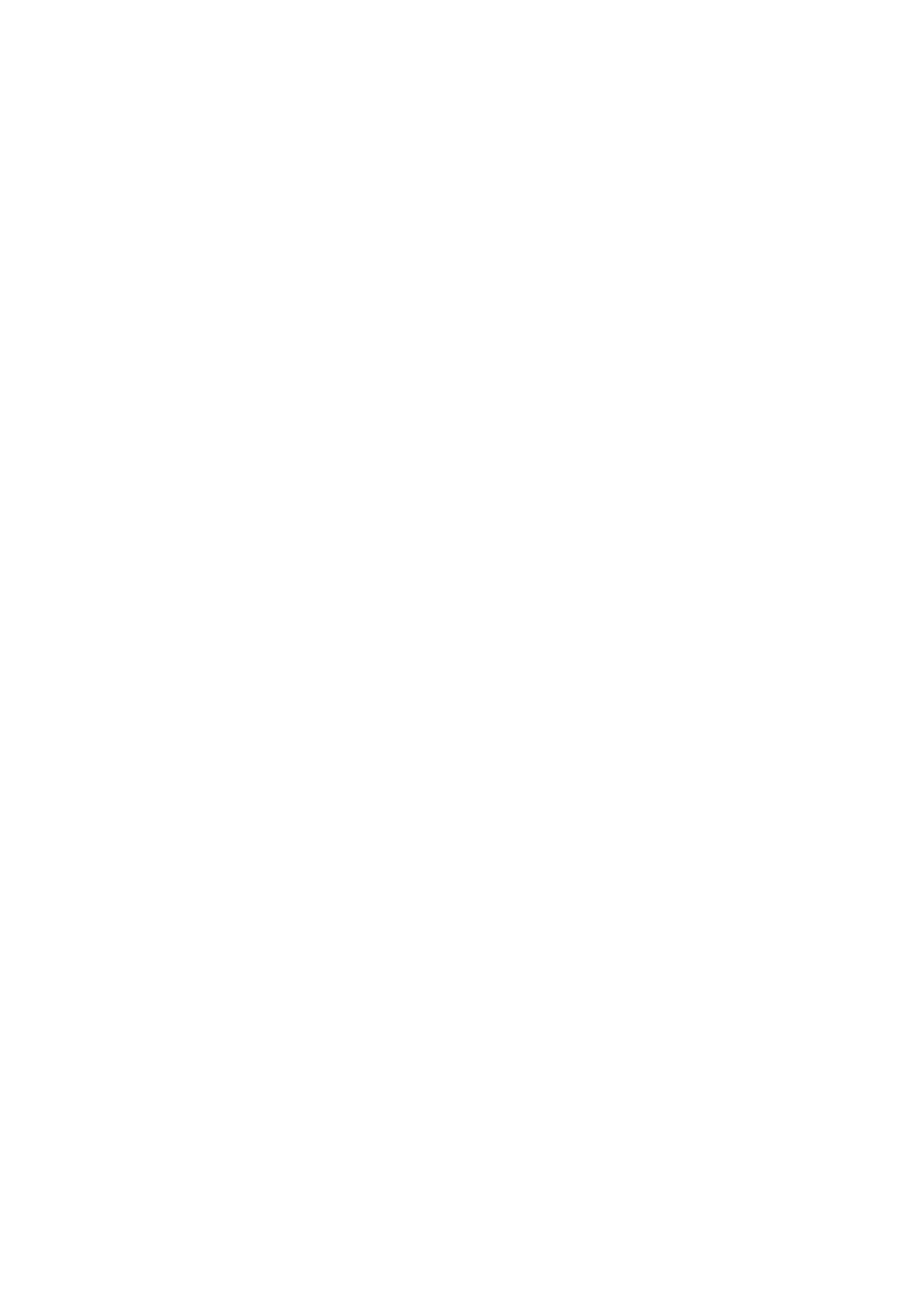#### **INSTRUCTIONS AND INFORMATION**

- 1. Write your NAME in the space provided on the cover page.
- 2. Answer ALL the questions in the spaces provided ON THIS QUESTION PAPER.
- 3. You are supplied with a 1:50 000 topographical map (3418 BB SOMERSET WEST) and an orthophoto map (3418 BB 7 SOMERSET WEST) of a part of the mapped area.
- 4. The topographical map and the orthophoto map must be handed over to the invigilator at the end of the examination session.
- 5. NOTE: The resource material (topographical map and orthophoto map) must be collected by the schools for their own future use.
- 6. A non-programmable calculator may be used.
- 7. A glossary of some of the English and Afrikaans words and their translations appears on the following page.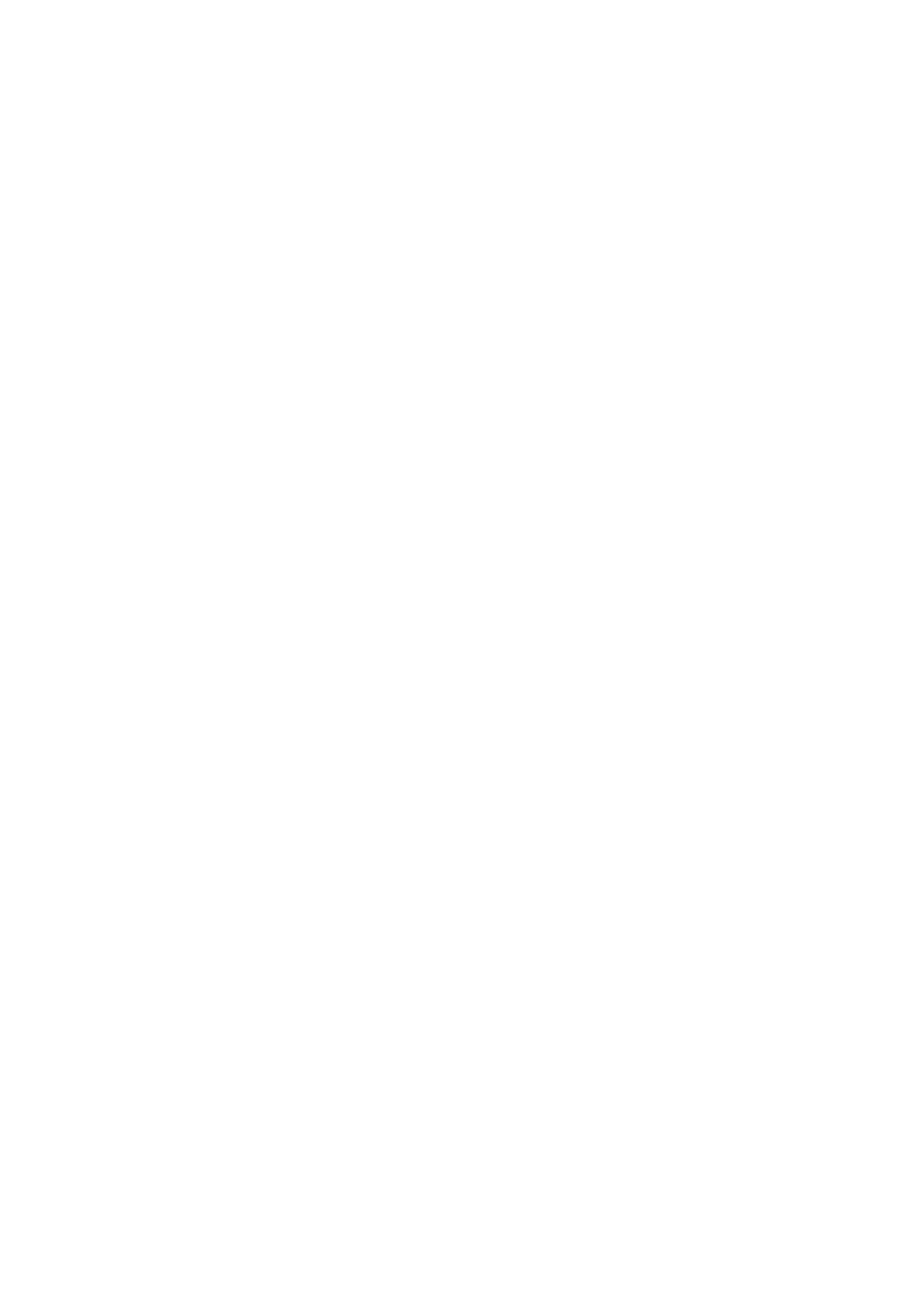#### **GLOSSARY (SOME OF THESE TERMS MAY APPEAR ON THE MAPS.)**

| <b>ENGLISH</b>               | <b>AFRIKAANS</b>           |
|------------------------------|----------------------------|
| <b>Brickworks</b>            | Steenmakery                |
| <b>Landing Strip</b>         | Landingstrook              |
| <b>Diggings</b>              | <b>Uitgrawings</b>         |
| <b>Nature Reserve</b>        | Natuurreservaat            |
| <b>Show Grounds</b>          | Skougronde                 |
| Woodland / Plantation        | Beboste gebied / Plantasie |
| Cemetery                     | Begraafplaas               |
| Weir                         | Studam                     |
| Camping site                 | Kampeerterrein             |
| Caravan Park                 | Karavaanpark               |
| <b>Golf Course</b>           | Gholfbaan                  |
| Furrow                       | Voor                       |
| Hospital                     | Hospitaal                  |
| <b>Shooting Range</b>        | Skietbaan                  |
| Ox Wagon Trek                | Ossewa-Trek                |
| <b>Sewage Disposal Works</b> | Rioolverwerkingsaanleg     |

### **POSITION OF SOMERSET WEST WITHIN SOUTH AFRICA**

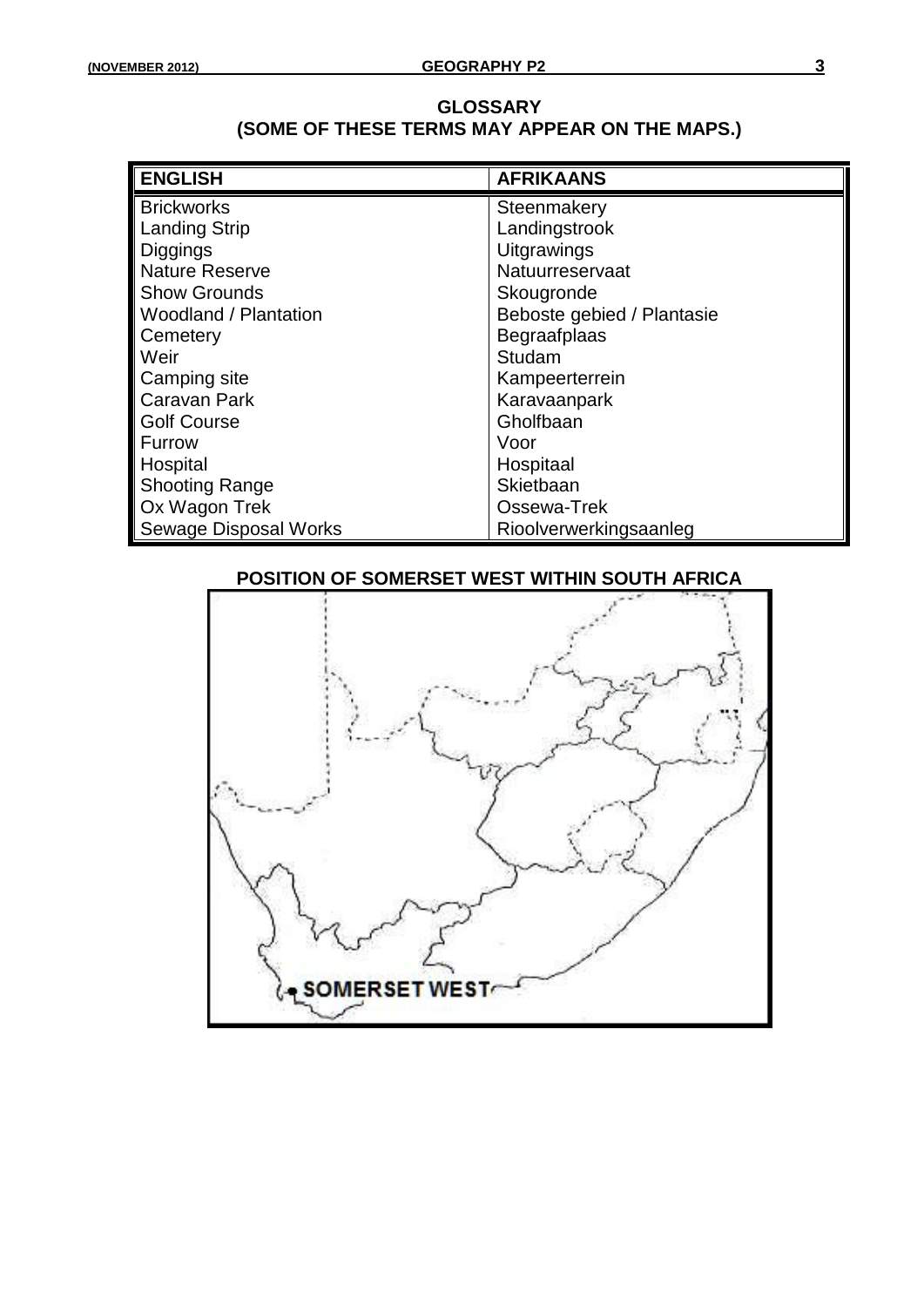#### **SECTION A**

#### **QUESTION 1: MULTIPLE-CHOICE QUESTIONS**

The following statements are based on the 1:50 000 topographical map 3418 BB SOMERSET WEST and the orthophoto map 3418 BB 7 of the same area. Various options are provided as possible answers to the following statements. Choose the correct answer and write only the letter  $(A - D)$  in the block next to the statement.

- 1.1 The mapped area to the west of Somerset West 3418 BB is …
	- A 3419 AA.
	- B 3418 BD.
	- C 3418 BA.
	- D 3419 BD
- 1.2 The contour interval on the orthophoto map is …
	- A 5.
	- B 10.
	- C 20.
	- D 2.
- 1.3 The ocean current found to the south-west of the town Somerset West is the ...
	- A Mozambique.
	- B Peruvian.
	- C Benguela.
	- D Cape Town.
- 1.4 The number 3418 on the topographical map and orthophoto map represents the ...
	- A flight number of the sequence.
	- B time and date of the map.
	- C magnetic declination.
	- D latitude and longitude of the area.
- 1.5 The Steenbras River (L6) is flowing in a/an ... direction.
	- A easterly
	- B north-easterly
	- C north-westerly
	- D south-westerly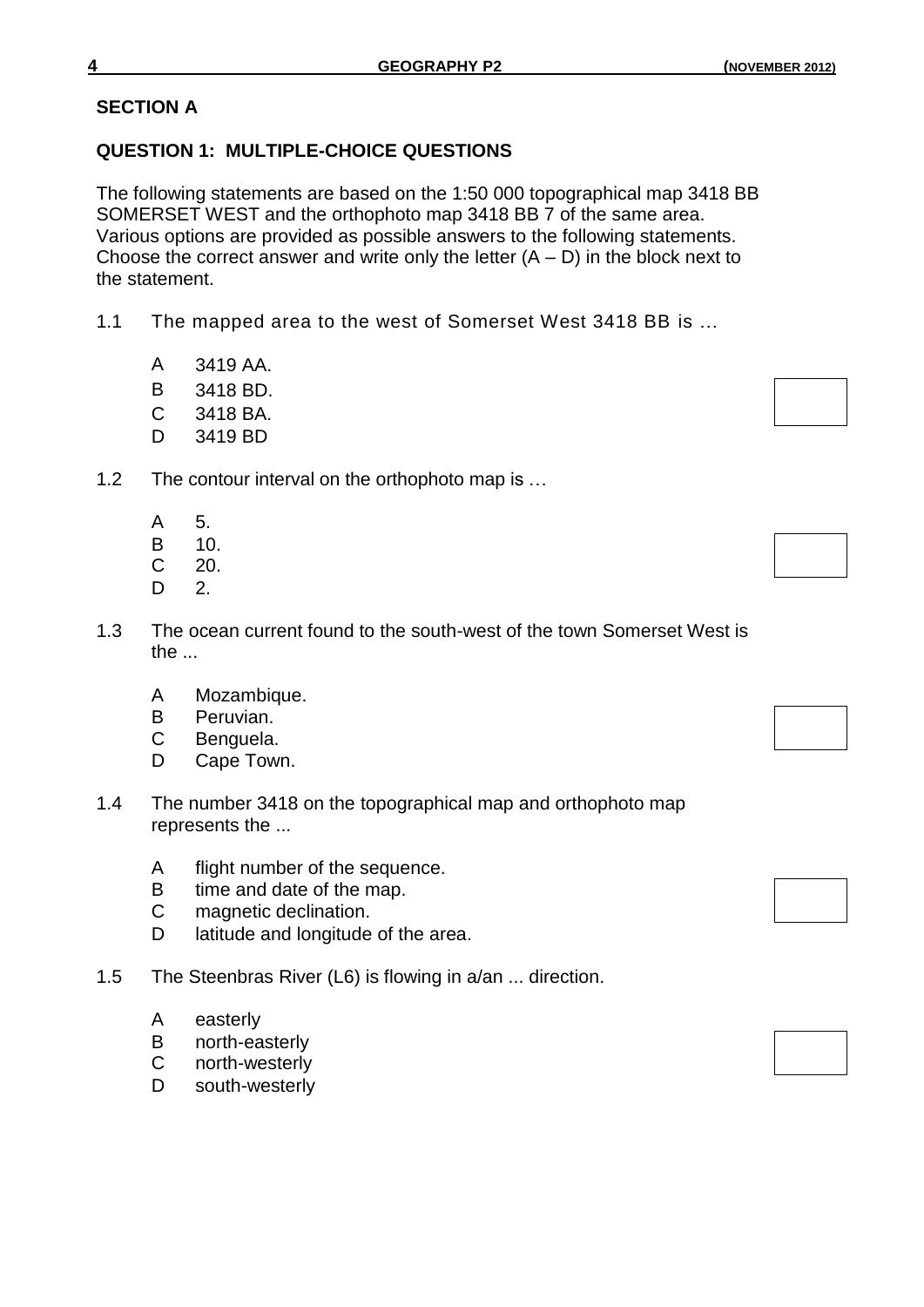- A post office.
- B caravan park.<br>C golf course.
- golf course.
- D marsh and vlei.
- 1.7 The coastline in block K6 on the topographical map is mainly ...
	- A smooth.
	- B dry.
	- C rocky.
	- D sandy.
- 1.8 The true bearing from the X (G5) to The Domes trigonometrical station  $\Delta$  9 (B8) is …
	- A 32°.
	- B  $212^{\circ}$ .<br>C  $40^{\circ}$ .
	- $40^\circ$ .
	- D 220°.
- 1.9 When travelling by train in an easterly direction from Streenbras Station (I12) the next station will be ...
	- A Caledon.
	- B Elgin.<br>C Belville
	- Belville.
	- D Cape Town.
- 1.10 The feature found at grid reference at 34°04'45"S and 18°46'05"E is the ...
	- A sewerage works.
	- B built-up area.
	- C Macassar Beach.
	- D cultivated lands.

(10 x 2) (20)

**TOTAL SECTION A: 20**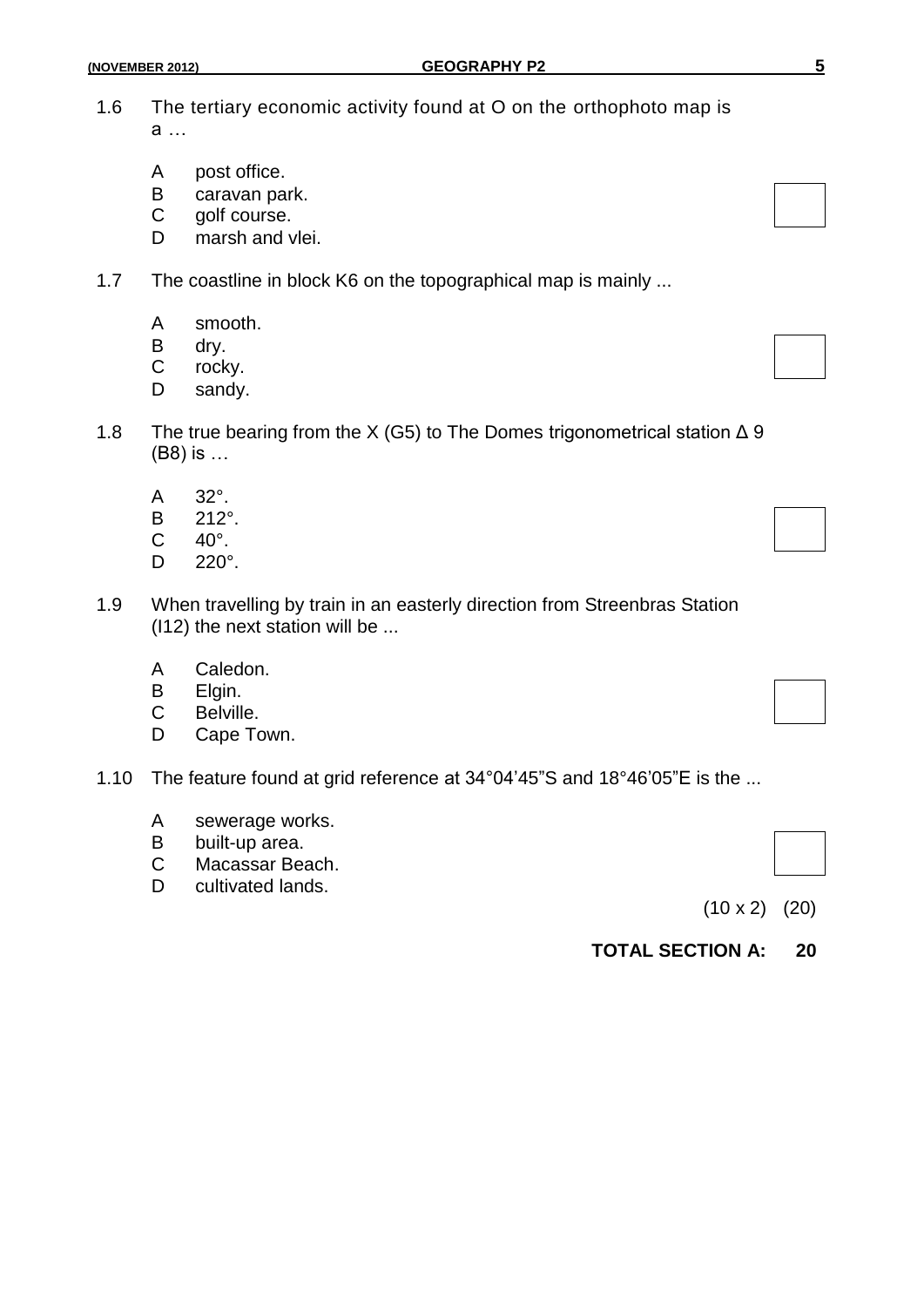$(5)$ 

#### **SECTION B**

#### **QUESTION 2: MAPWORK TECHNIQUES AND CALCULATIONS**

2.1 Calculate the average gradient between trigonometrical beacon Δ 148 (block C8) and the benchmark 21.1 (block G7). Show ALL calculations.

2.2 Calculate the area of block A1 on the topographical map. Show ALL your calculations and express your answer in km².

2.3 What do contour lines, trigonometrical stations, spot heights and bench marks all have in common?

 $(5)$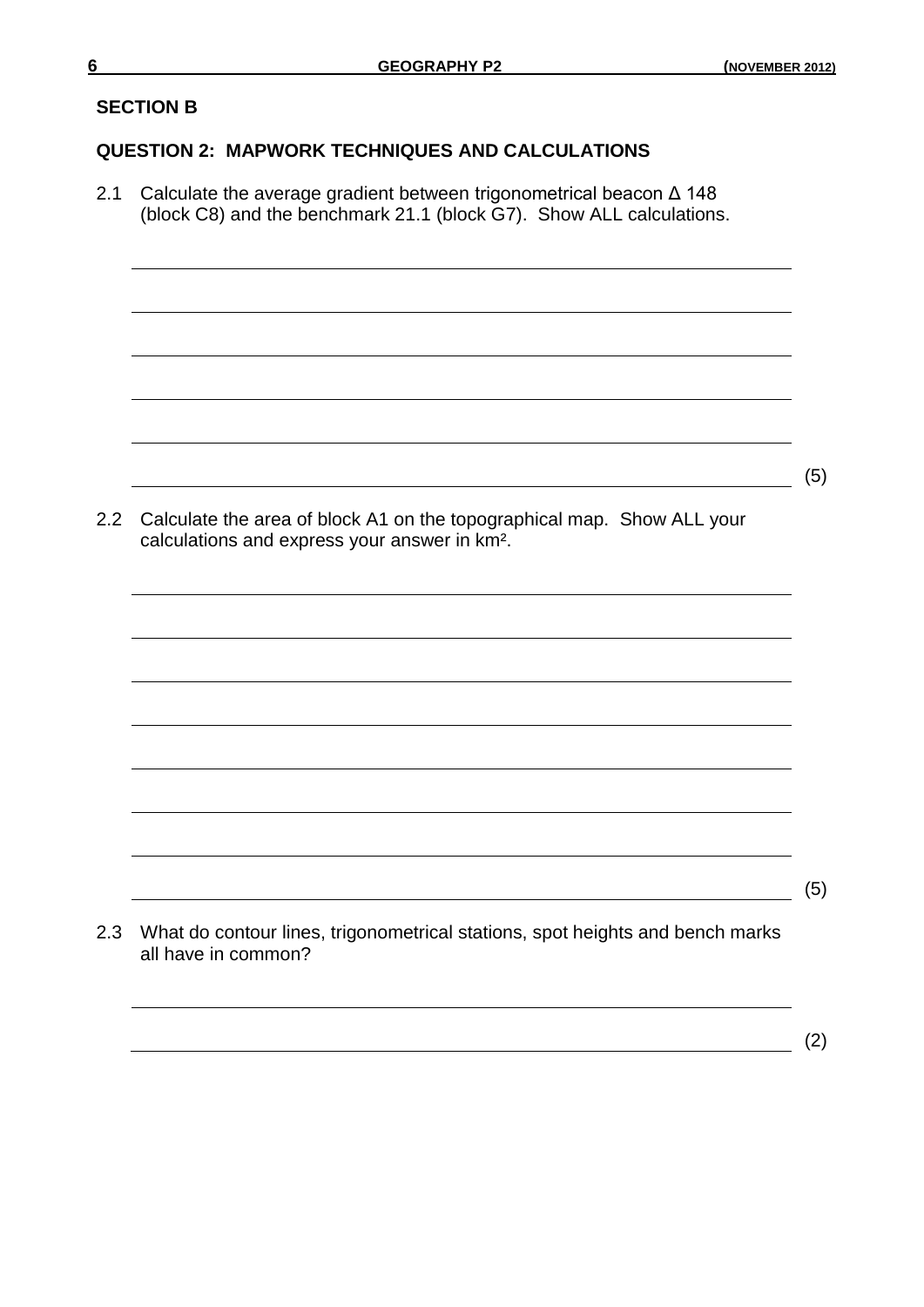2.4 Refer to trigonometrical beacon 112 (block J9) and trigonometrical beacon at T (block M6). Are the two places intervisible? Give ONE reason for your answer.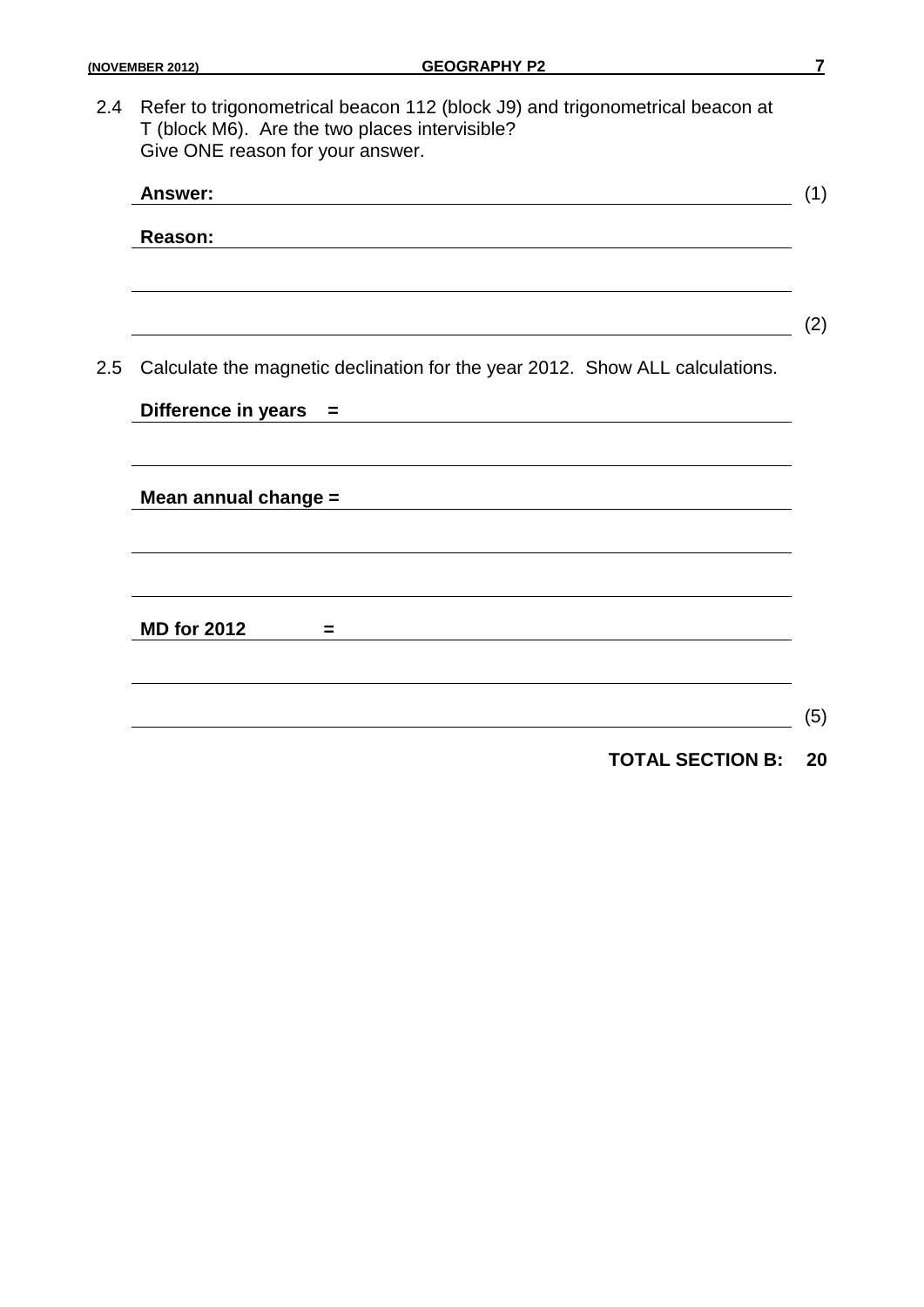(1)

#### **SECTION C**

#### **QUESTION 3: MAP INTERPRETATION AND ANALYSIS**

3.1 The sketch map below represents the area covered by the topographical map. Study the topographical map and then indicate the features referred to in QUESTIONS 3.1.1 – 3.1.5 as accurately as possible on the sketch map.



- 3.1.1 What is the name of the town marked **A** on the map?
- 3.1.2 Use the letter **B** to indicate the railway line linking Elgin with Somerset West.

| On sketch. |  |
|------------|--|
|            |  |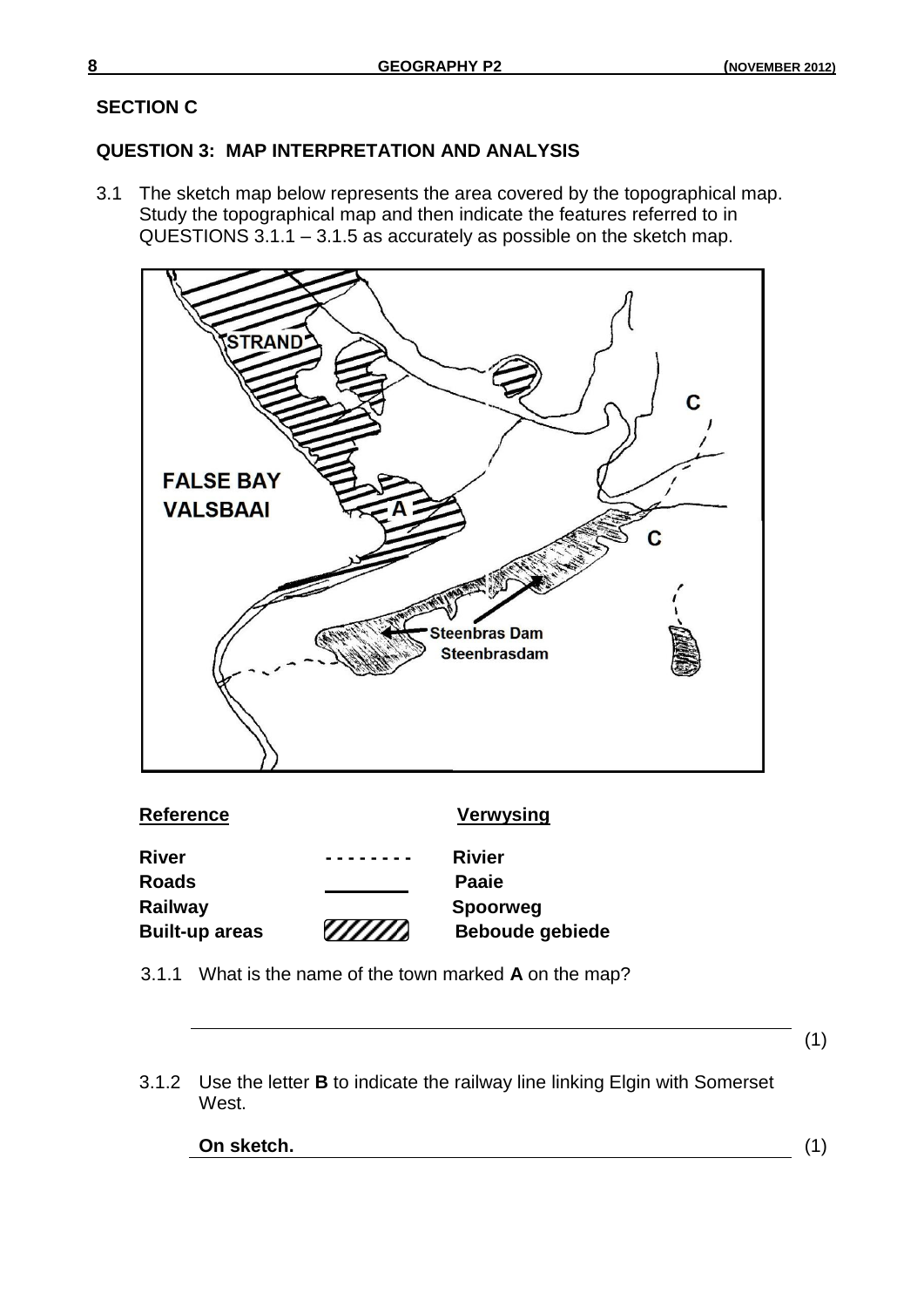|                  | (NOVEMBER 2012)                                                                                                                                                                                                     | <b>GEOGRAPHY P2</b>                                                                                                           | $\boldsymbol{9}$ |  |  |
|------------------|---------------------------------------------------------------------------------------------------------------------------------------------------------------------------------------------------------------------|-------------------------------------------------------------------------------------------------------------------------------|------------------|--|--|
|                  | 3.1.3                                                                                                                                                                                                               | What primary activity is situated at C?                                                                                       | (1)              |  |  |
|                  |                                                                                                                                                                                                                     | 3.1.4 Use (XXXX) to indicate the Hottenstots Holland Mountains.                                                               |                  |  |  |
|                  |                                                                                                                                                                                                                     | On sketch.                                                                                                                    | (1)              |  |  |
|                  |                                                                                                                                                                                                                     | 3.1.5 Use the letter <b>D</b> to indicate where constructive waves would be found.                                            |                  |  |  |
|                  |                                                                                                                                                                                                                     | On sketch.                                                                                                                    | (1)              |  |  |
| 3.2              | Rainfall over the mapped area is seasonal and at times unreliable. Give TWO<br>pieces of evidence, from the map, of measures farmers use to overcome the<br>problem of water shortage during times of low rainfall. |                                                                                                                               |                  |  |  |
|                  |                                                                                                                                                                                                                     |                                                                                                                               |                  |  |  |
|                  |                                                                                                                                                                                                                     |                                                                                                                               |                  |  |  |
|                  |                                                                                                                                                                                                                     | $(2 \times 2)$                                                                                                                | (4)              |  |  |
| 3.3 <sub>2</sub> |                                                                                                                                                                                                                     | Give a reason for the winding (bending, meandering) course of the N2,<br>north-east of Gordon's Bay on the topographical map. |                  |  |  |
|                  |                                                                                                                                                                                                                     |                                                                                                                               |                  |  |  |
|                  |                                                                                                                                                                                                                     | $(1 \times 2)$                                                                                                                | (2)              |  |  |
| $3.4^{\circ}$    |                                                                                                                                                                                                                     | Name the predominant type of agriculture practised along the banks of the<br>Kogelberg Dam (blocks M14 and M15).              |                  |  |  |
|                  |                                                                                                                                                                                                                     | $(1 x 2)$ (2)                                                                                                                 |                  |  |  |
| 3.5              | and M15.                                                                                                                                                                                                            | Give a reason for the cultivation of rows of trees on the farms in blocks M14                                                 |                  |  |  |
|                  |                                                                                                                                                                                                                     |                                                                                                                               |                  |  |  |

 $(1 \times 2)$  (2)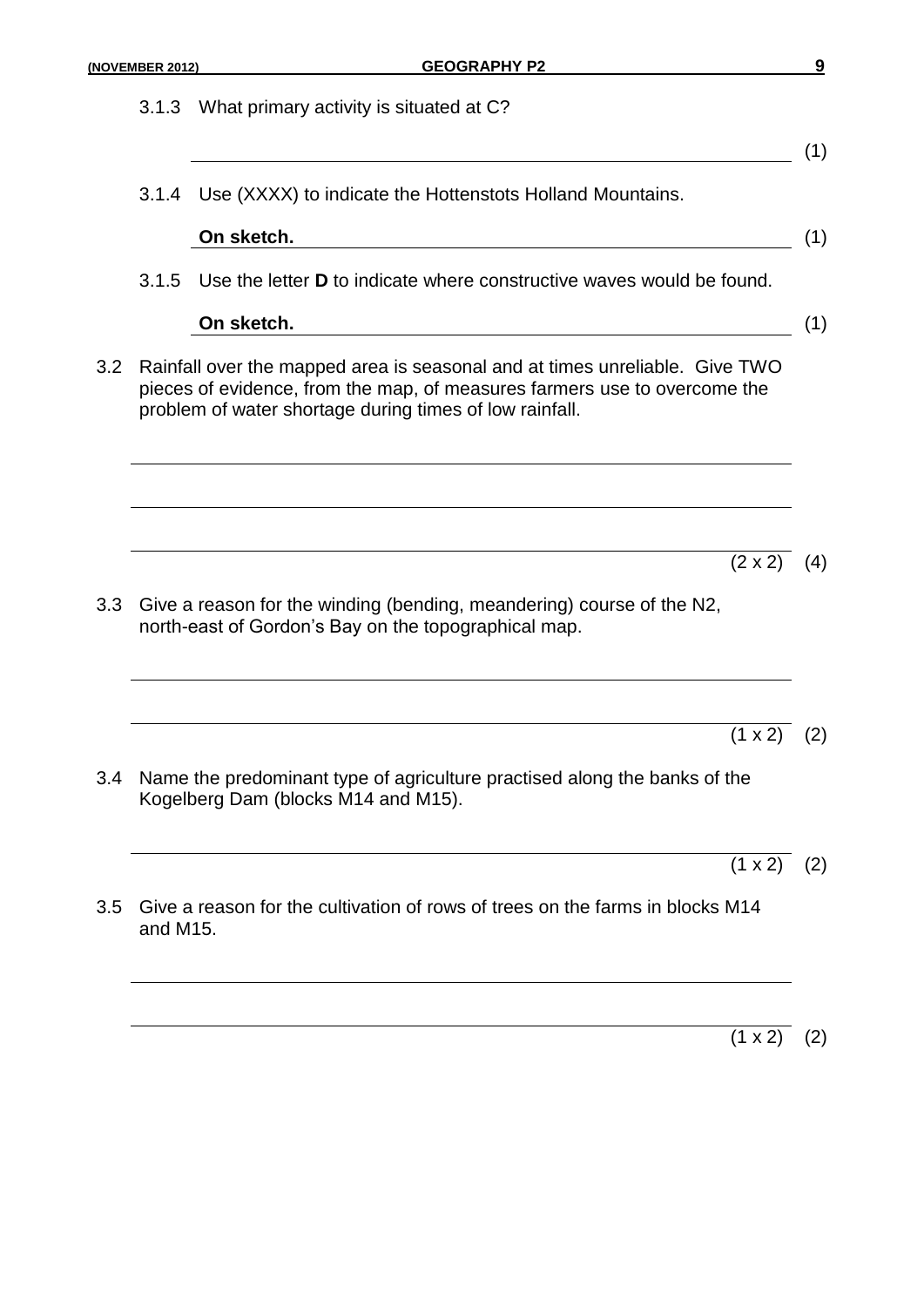3.6 The industrial area of Somerset-West (block F6) has an ideal (very good) location. Give and explain THREE factors that influence its location.

 $(3 \times 2)$  (6)

3.7 Identify the cultural (man-made) features labelled **P, Q, R** and **S** on the orthophoto map. Choose from the list below. Use the topographical map as an aid to determine your answers.

|     | <b>School</b><br><b>Factory</b> Shopping Centre<br><b>Reservoir</b>                                                                                   |                       |
|-----|-------------------------------------------------------------------------------------------------------------------------------------------------------|-----------------------|
|     | $P =$                                                                                                                                                 |                       |
|     | $Q =$                                                                                                                                                 |                       |
|     | $R =$<br><u> 1989 - Johann Harry Harry Harry Harry Harry Harry Harry Harry Harry Harry Harry Harry Harry Harry Harry Harry</u>                        |                       |
|     | $S =$                                                                                                                                                 |                       |
|     |                                                                                                                                                       | $(4 \times 2)$<br>(8) |
| 3.8 | Identify ONE physical factor that resulted in the area becoming a popular<br>holiday destination.                                                     |                       |
|     |                                                                                                                                                       | $(1 \times 2)$ (2)    |
| 3.9 | Somerset West is an important tourist destination. Using map evidence, list<br>any THREE recreational opportunities that the town offers to tourists. |                       |
|     |                                                                                                                                                       |                       |
|     |                                                                                                                                                       | $(3 \times 2)$<br>(6) |
|     | 3.10 In which province of South Africa is Somerset West situated?                                                                                     |                       |
|     |                                                                                                                                                       | $(1 \times 1)$<br>(1) |
|     | 3.11 Which major city is situated nearest (closest) to Somerset West?                                                                                 |                       |
|     |                                                                                                                                                       |                       |

- $(1 \times 2)$  (2)
- **TOTAL SECTION C: 40**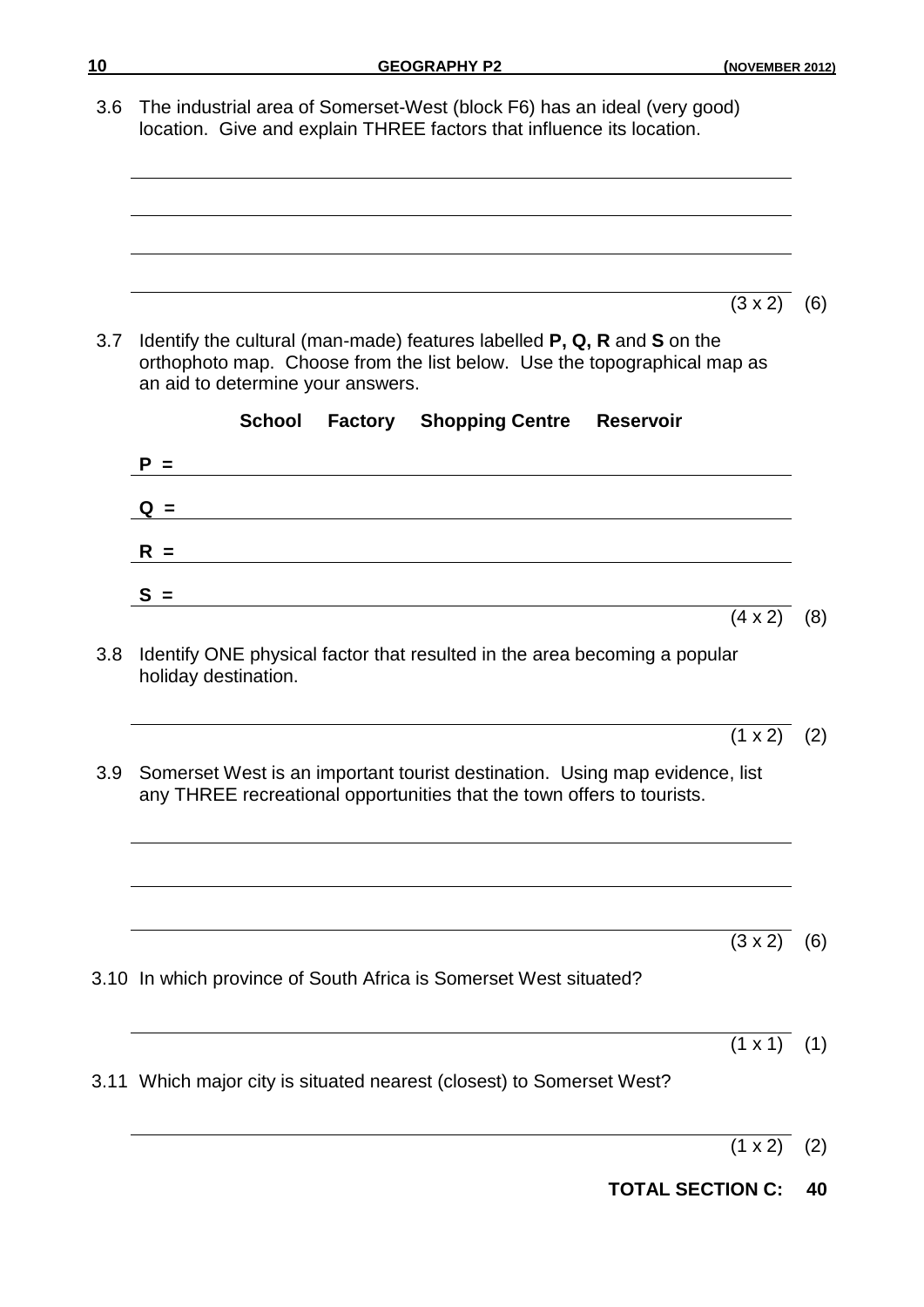#### **SECTION D**

#### **QUESTION 4: GEOGRAPHICAL INFORMATION SYSTEMS (GIS)**

4.1 Differentiate between spatial and attribute data.

#### **Spatial:**

#### **Attribute:**

 $(2 \times 2)$  (4)

 $(3 \times 2)$  (6)

4.2 Provide a real example of the following from the topographical map blocks A8, L9 and L10.

| Point:          |  |  |
|-----------------|--|--|
| <u>Line:</u>    |  |  |
| Polygon (Area): |  |  |

4.3 Differentiate between vector and raster data.

**Vector:**

**Raster:**

 $(Concept)$   $(2 \times 2)$  (4)

4.4 What is a Geographic Information System (GIS)?

 $(1 \times 2)$  (2)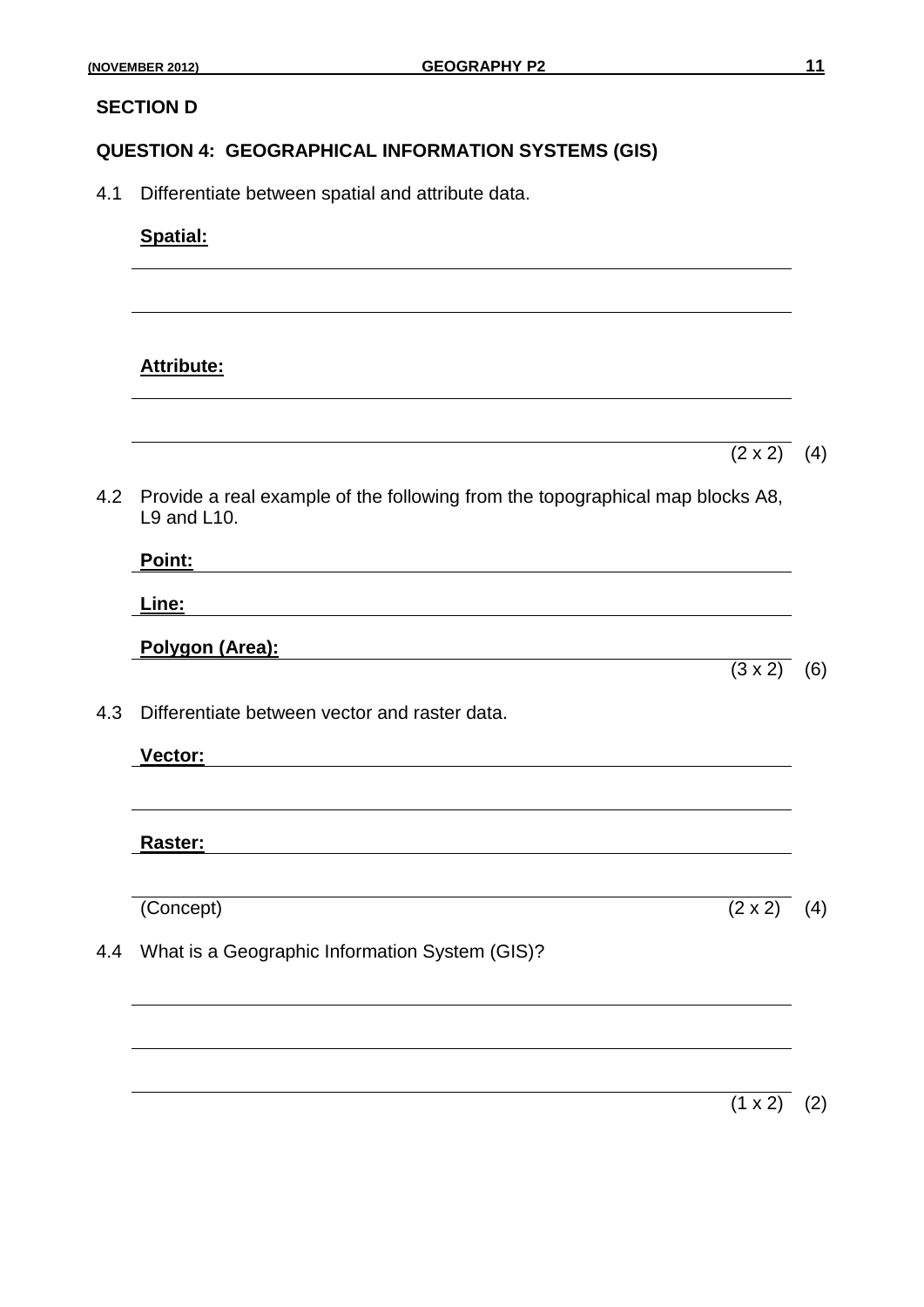4.5 Name any TWO components of a GIS.

 $(2 \times 2)$  (4)

**TOTAL SECTION D: 20**

**GRAND TOTAL: 100**